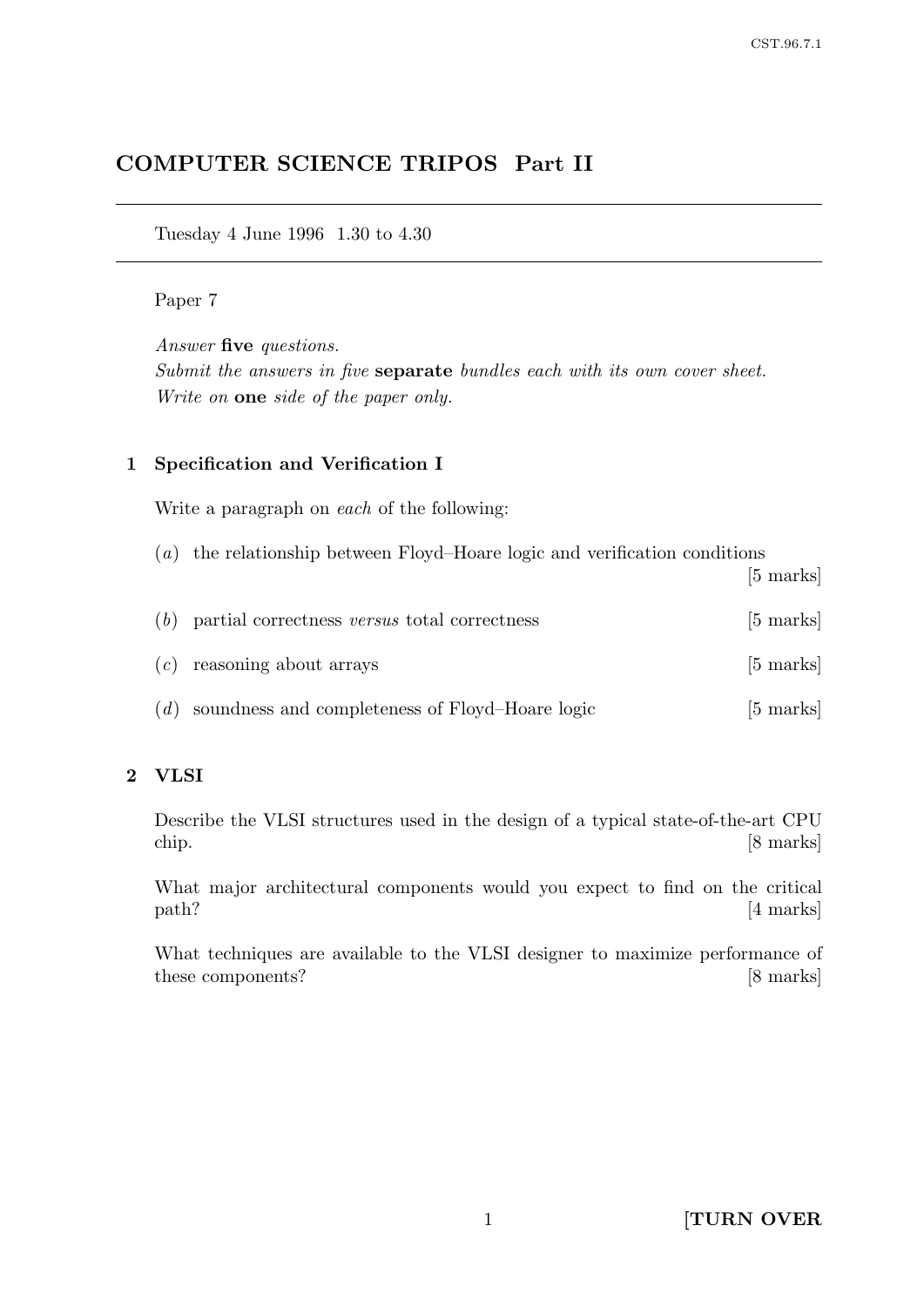# 3 Comparative Architectures

Discuss five of the following in 100–150 words:

- (a) delayed loads
- (b) delayed branches and annulment
- (c) subword (for example byte) memory access
- (d) unaligned memory access
- (e) variable length instructions
- $(f)$  multi-cycle (for example division) instructions
- (g) multiple functional units and multiple issue

You may find it useful to discuss these issues with respect to two architectures which differ in the aspect concerned. [4 marks each]

# 4 ECAD Topics

Write brief notes on each of the following:

| (a) | structural hardware description language  | [4 marks] |
|-----|-------------------------------------------|-----------|
| (b) | behavioural hardware description language | [4 marks] |
| (c) | event-driven simulation                   | [4 marks] |
| (d) | circuit simulation                        | [4 marks] |
| (e) | fault simulation                          | [4 marks] |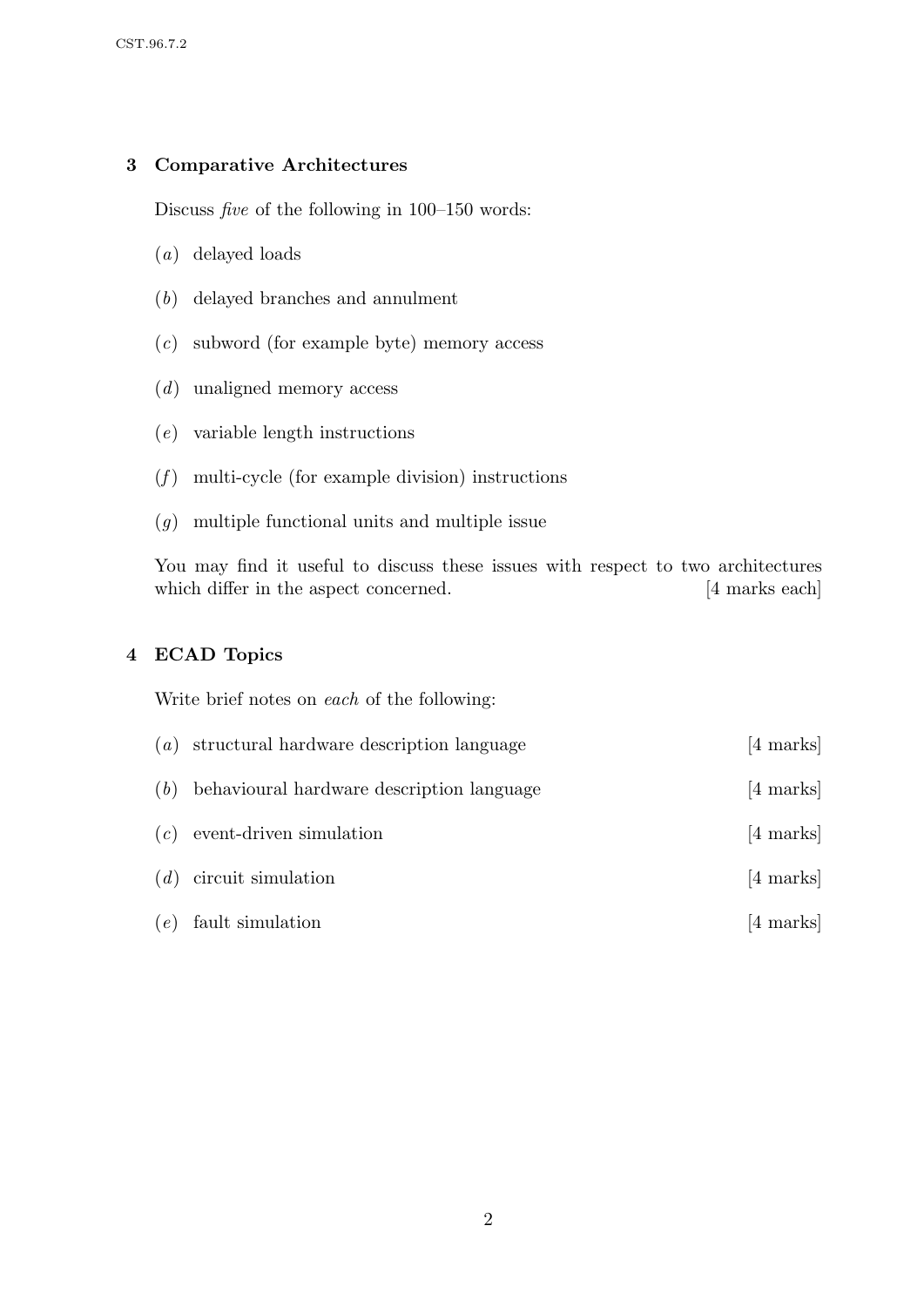#### 5 Philosophy

Either Explain and briefly discuss each of the following:

| (a) | fallacy of equivocation                           | $[4 \text{ marks}]$ |
|-----|---------------------------------------------------|---------------------|
| (b) | the type-token distinction                        | $[4 \text{ marks}]$ |
| (c) | the use-mention distinction                       | $[4 \text{ marks}]$ |
| (d) | relations-in-intension and relations-in-extension | $[4 \text{ marks}]$ |
| (e) | self-refuting sentences                           | [4 marks]           |

or "You will be hanged at 9 a.m. one day this week but will not know when." Can this prediction be made good? [20 marks]

#### 6 Artificial Intelligence

Devise a semantic network capable of representing propositions of the following kinds:

> John loves Mary more than she loves him. John thinks that Mary does not love him. John thinks that Mary does not love him, but she does love him.

It will not be necessary for you to address linguistic issues such as pronoun resolution. [6 marks]

Identify some ontological and epistemological commitments of your representation. [4 marks]

Demonstrate some inferences that can be made from such a network. [4 marks]

How can you distinguish between statements that are represented by the network and statements that are implied by the network? [3 marks]

Explain how your network can be represented by data structures. [3 marks]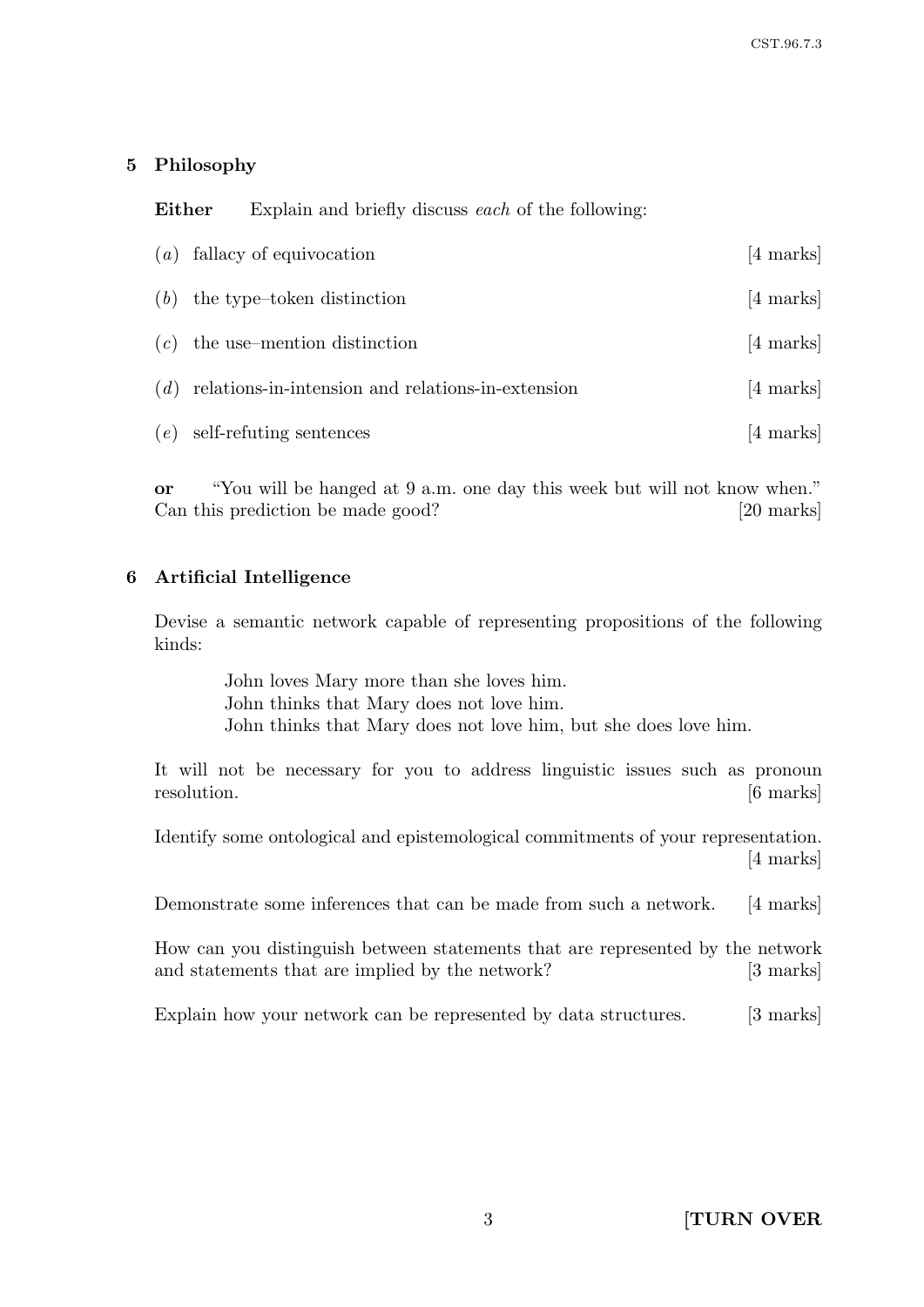# 7 Computational Neuroscience

List five critical respects in which the operating principles that are apparent in biological nervous tissue differ from those that apply in current computers, and in each case comment upon how these might explain key differences in performance such as adaptability, speed, fault-tolerance, and ability to solve ill-conditioned problems. [20 marks]

# 8 Database Topics

Explain what is meant by saying that persistence of data is an orthogonal property in a programming language. [3 marks]

What additional concepts not usually found must be introduced into a programming language before it becomes suitable for database use? [5 marks]

How are database applications supported in the language PS-ALGOL? [12 marks]

### 9 Security

Describe the Clark–Wilson security policy model, and discuss how it might typically be applied. [12 marks]

It is suggested that, in order to control the spread of computer viruses, a company implement a Clark–Wilson policy in which the constrained data items are all the executable files on its computers. In what ways might this be inadequate and how, if at all, might these inadequacies be remedied? [8 marks]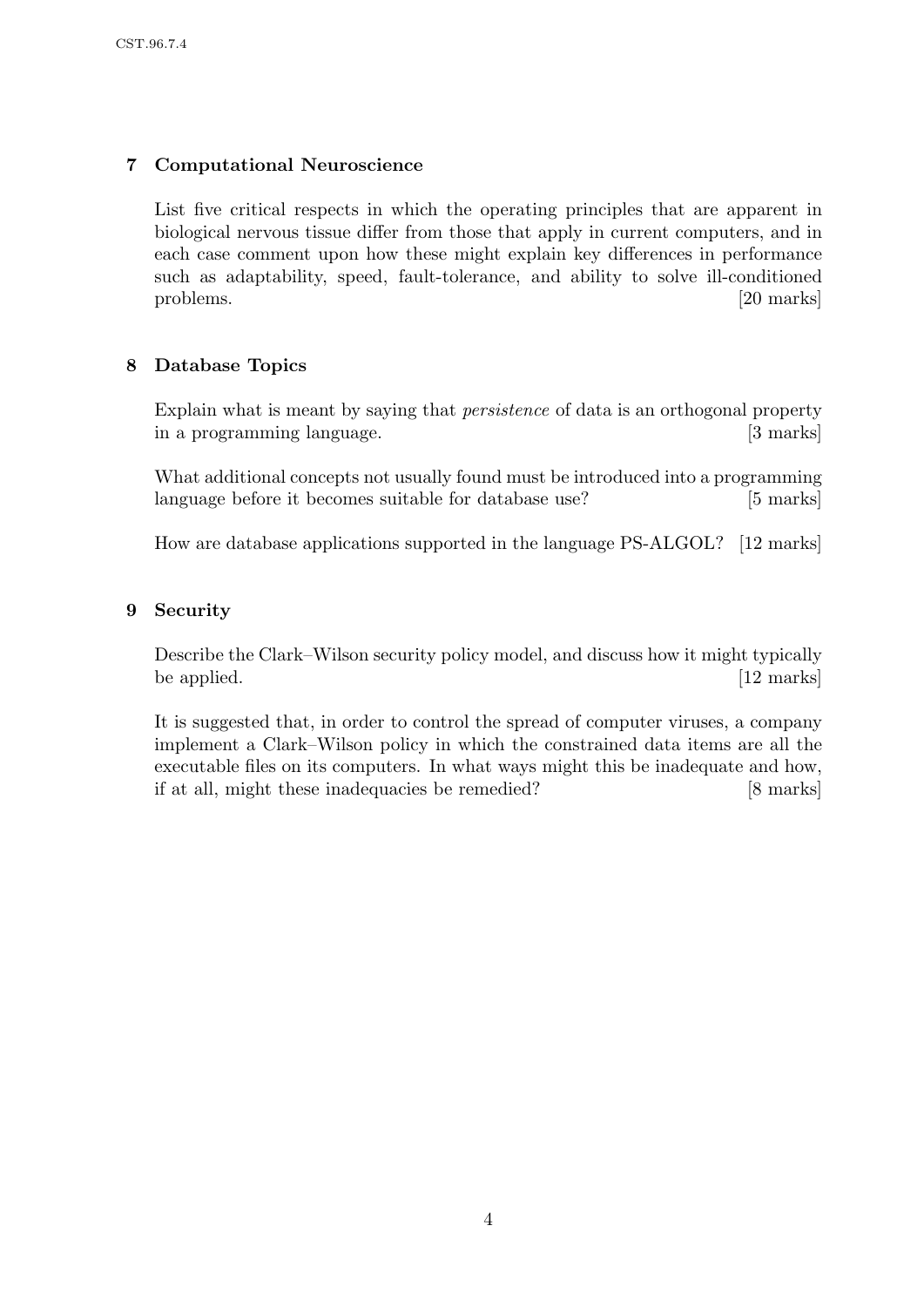#### 10 Types

Explain the term *minimal type* and discuss its importance in typechecking algorithms for type systems with subtyping. What is the difference between a minimal type and a principal typing? [6 marks]

Write subtyping and typing algorithms (either as syntax-directed systems of inference rules or as pseudo-code) for the following "core" of the simply typed lambda-calculus with subtyping.

$$
e ::= x
$$
  
\n
$$
fun(x \in T)e
$$
  
\n
$$
e_1 e_2
$$
  
\n
$$
T ::= T_1 \rightarrow T_2
$$
  
\n
$$
Top
$$

Your algorithms need not handle records or booleans. [6 marks]

Suppose that we add to this calculus a type  $Box(T)$  for each type T, and the expression constructors

$$
e \quad ::= \quad ...
$$
\n
$$
box \quad e
$$
\n
$$
contents \, e
$$
\n
$$
e_1 \leftarrow e_2
$$

with the following evaluation rules:

$$
e \Downarrow r
$$
  
\n
$$
box e \Downarrow box r
$$
  
\n
$$
e \Downarrow box r
$$
  
\n
$$
contents e \Downarrow r
$$
  
\n
$$
e_1 \Downarrow box r_1 \qquad e_2 \Downarrow r_2
$$
  
\n
$$
e_1 \leftarrow e_2 \Downarrow box r_2
$$

Write sound typing and subtyping rules for these constructs. [5 marks]

Now suppose that we add to this calculus the type variables and bounded universal quantification of System  $F_{\leq}$ . Indicate how your typing and/or subtyping rules must change (while remaining sound!) so that the expression

$$
fun(X \leq Box(Top \to Top)) \, fun(x \in X) \, x \leftarrow (fun(y \in Top) \, y)
$$

has the type

$$
All(X \leq Box(Top \to Top)) X \to X
$$

[3 marks]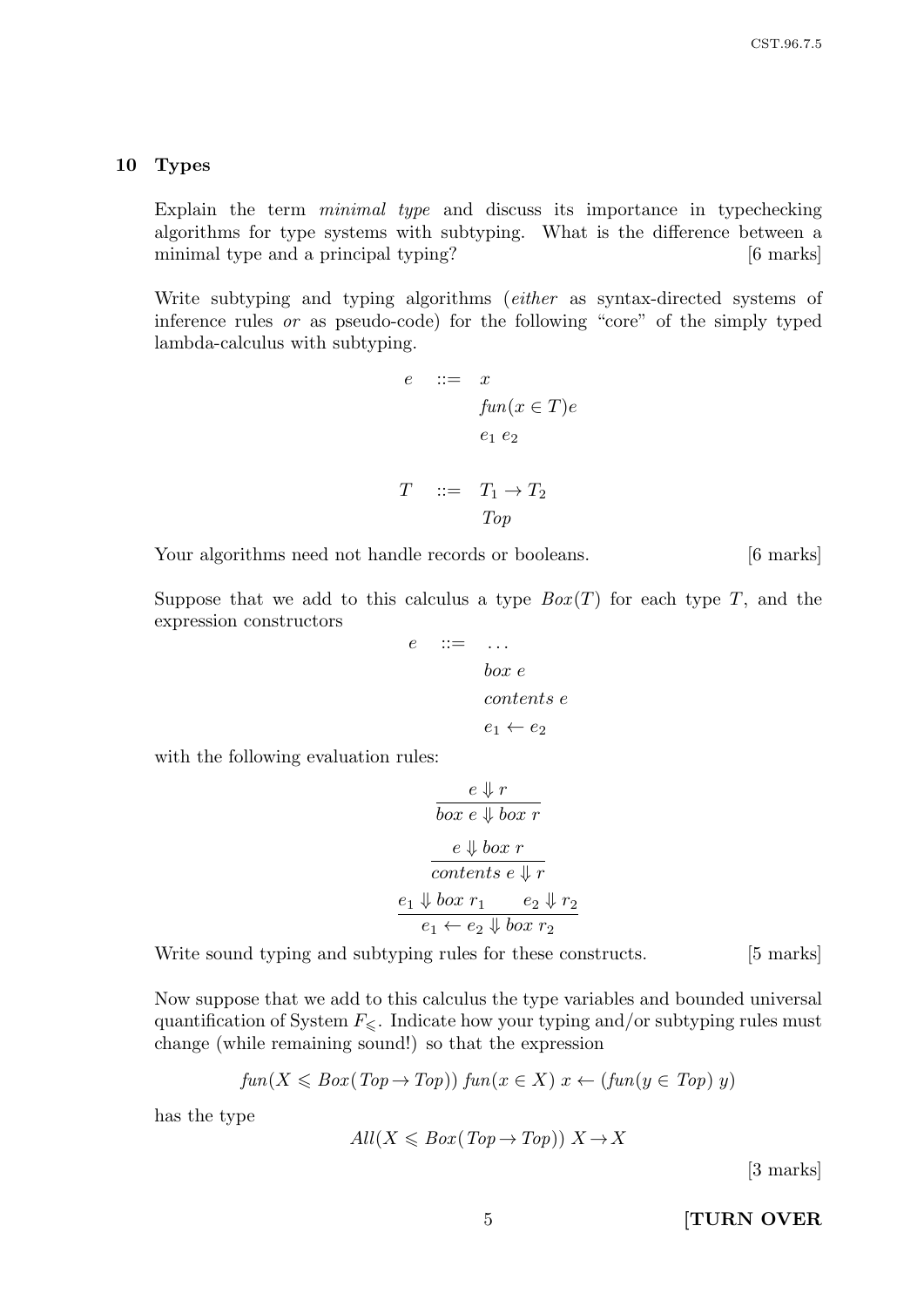### 11 Specification and Verification II

Explain how a register can be modelled either as a unit-delay, or with an explicit clock input. [4 marks]

Describe the relationship between the two models. [4 marks]

Design a device with input i and output  $o$  that outputs on  $o$  the sum of the inputs present at  $i$  at the preceding two clock edges.  $|4 \text{ marks}|$ 

Give two specifications of the device: (a) as an abstract sequential machine and (b) with an explicit clock input. [4 marks]

State a logical relationship between the two specifications. [4 marks]

#### 12 Communicating Automata

Define the notion of *weak bisimulation* over a labelled transition system. [3 marks]

A one-cell buffer B can be defined by  $B \stackrel{\text{def}}{=} in B', B' \stackrel{\text{def}}{=} \overline{out}.B$  (the content of messages being ignored).

$$
\overbrace{\hspace{4.5cm}}^{in}
$$
  $\overbrace{\hspace{4.5cm}}^{out}$ 

Define the linking operator  $\frown$ , in terms of basic operators, so that  $B \frown B$  represents two buffer cells in sequence.

$$
\underbrace{\qquad \qquad in \qquad} (B) \qquad \qquad \overbrace{\qquad \qquad }^{out} \qquad \qquad [3 \text{ marks}]
$$

Derive  $B \subset B \stackrel{in}{\longrightarrow} B' \subset B$  from the basic transition rules, and draw the complete transition graph of  $B \cap B$ . [3 marks]

A lossy buffer cell  $L$  (like  $B$  except that it may lose messages) can be defined by  $L \stackrel{\text{def}}{=} in L', L' \stackrel{\text{def}}{=} \overline{out}.L + \tau.L.$  Draw the complete transition graphs of both  $B \frown L$ and  $L \frown B$ . [4 marks]

Show that  $B \subset L \not\approx L \subset B$ , by considering the state  $L \subset B'$  (accessible from  $L \sim B$ ) and showing that no appropriate state of  $B \sim L$  can be observation equivalent to  $L \frown B'$ . . [4 marks]

Is  $L \sim L \approx B \sim L$  true? Outline an argument to prove or disprove it. [3 marks]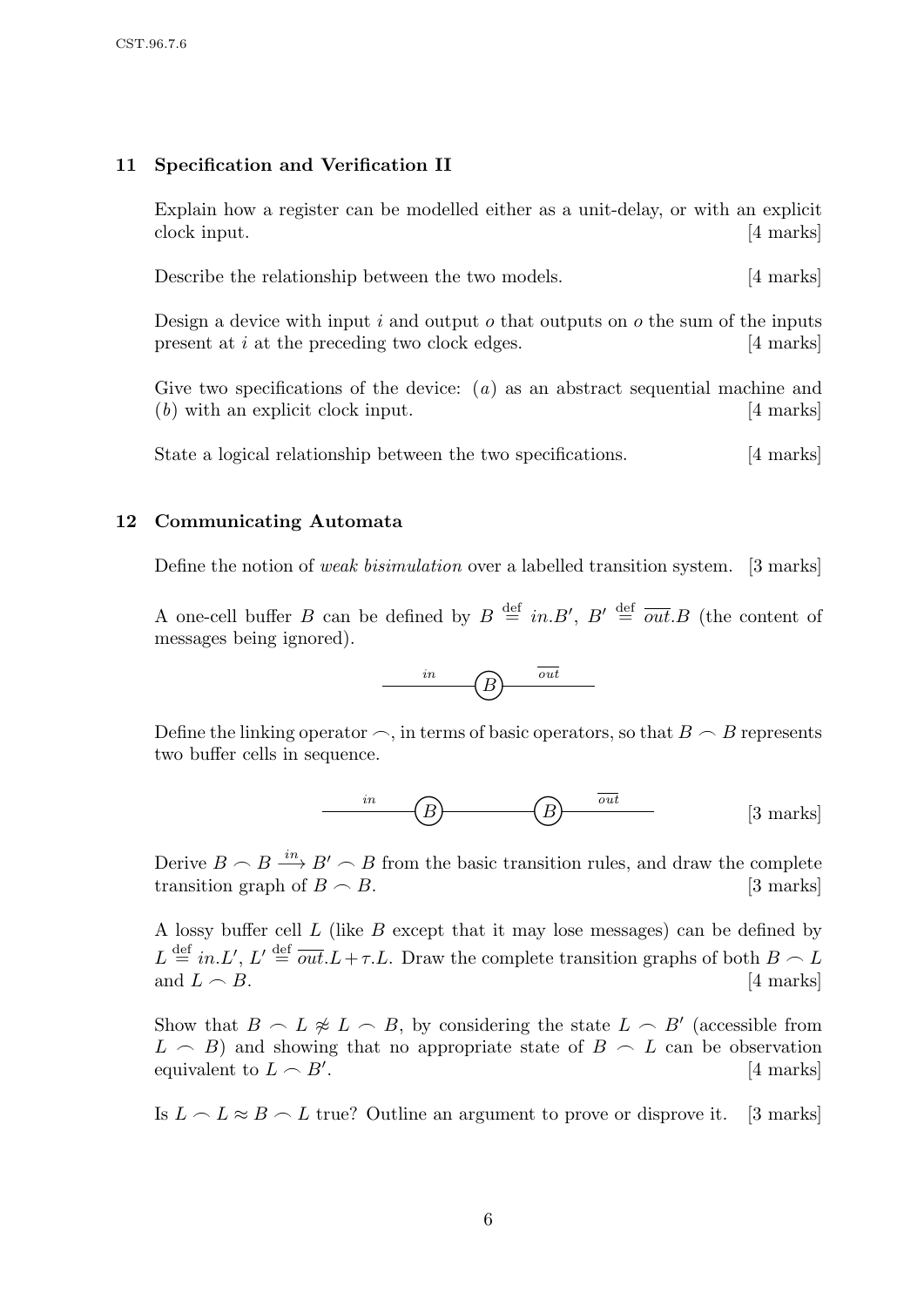# 13 Designing Interactive Applications

When a new patient applies to join a doctor's practice, personal and medical-history details must be obtained. Usually the patient (or the patient's parent in the case of young children) must fill in a form of two pages or more for inclusion in the patient's records. With the computerization of one particular doctor's practice, P1, a means is needed for entering the new patient's details. Two approaches are considered:

- (A) the doctor interviews the patient at the start of the initial consultation, and enters the details as they are elicited;
- (B) upon application, the patient or parent sits down at a computer and enters the details.

Write one-sentence problem statements for each design problem. Then, drawing on your knowledge of the work of the doctor, discuss the pros and cons of the two approaches. [12 marks]

Suppose two practices, P1 and P2, adopt approaches A and B respectively. Each is dissatisfied with the results. Practice P1 therefore decides to switch to approach B, installing a computer in a booth adjoining its waiting room, running the system designed for the doctor (modified only to prevent access to existing records), so that patients and parents can enter their details. Meanwhile practice P2 decides to change to approach A, loading the patient data entry program, unchanged, onto the doctor's PC so that he or she can enter the details during consultations.

If you were asked to advise practices P1 and P2 on these moves, what outcomes would you predict? What analytical method would you use, in each case, to back up your predictions, and why? [8 marks]

### 14 Additional Topics

What is the principle of operation of the Global Positioning System (GPS)? [10 marks]

Write short notes on *four* appplications which are made possible by information supplied by this system. [10 marks]